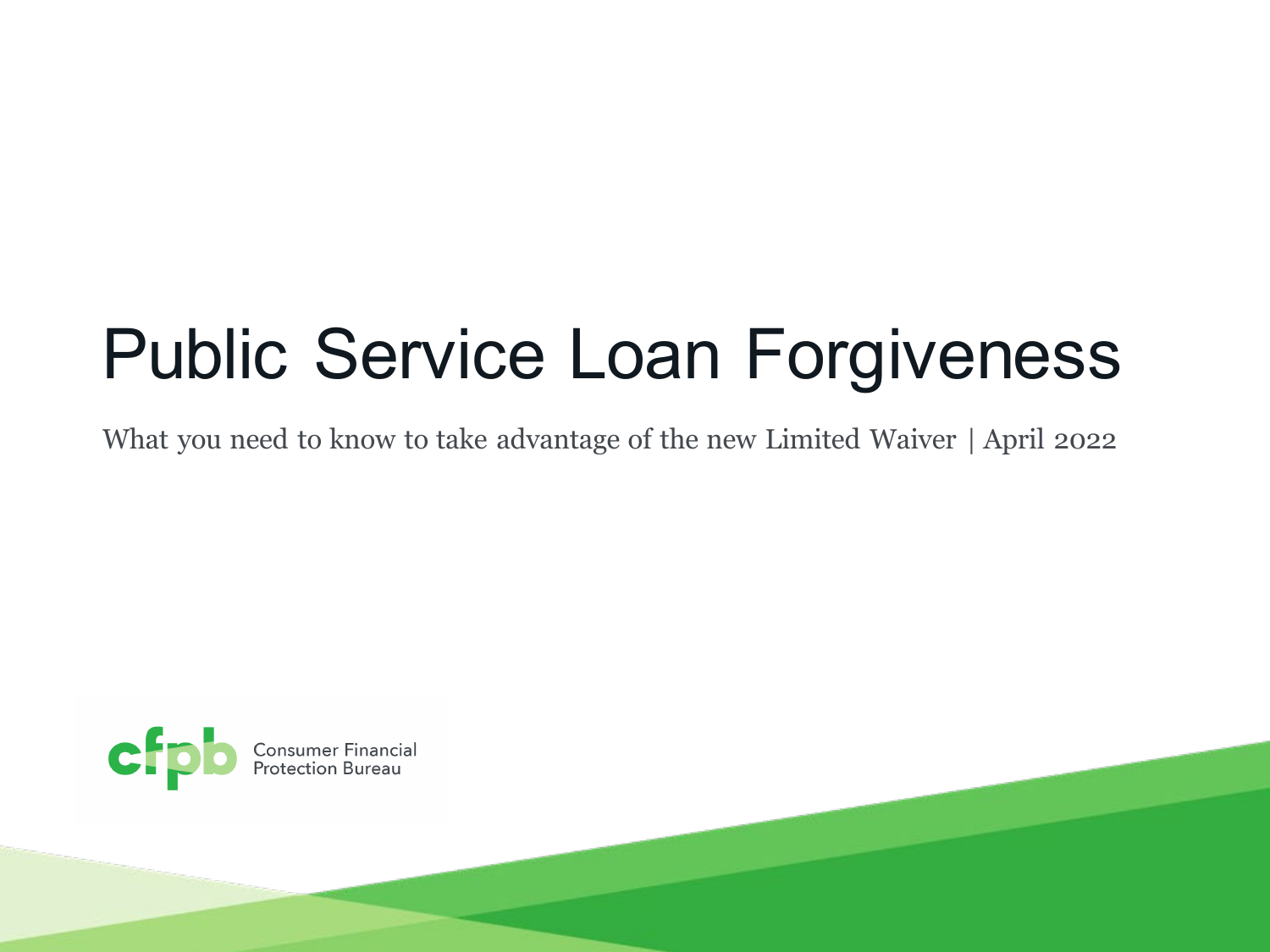*This presentation is being made by a Consumer Financial Protection Bureau representative on behalf of the Bureau. It does not constitute legal interpretation, guidance or advice of the Consumer Financial Protection Bureau. Any opinions or views stated by the presenter are the presenter's own and may not represent the Bureau's views.*

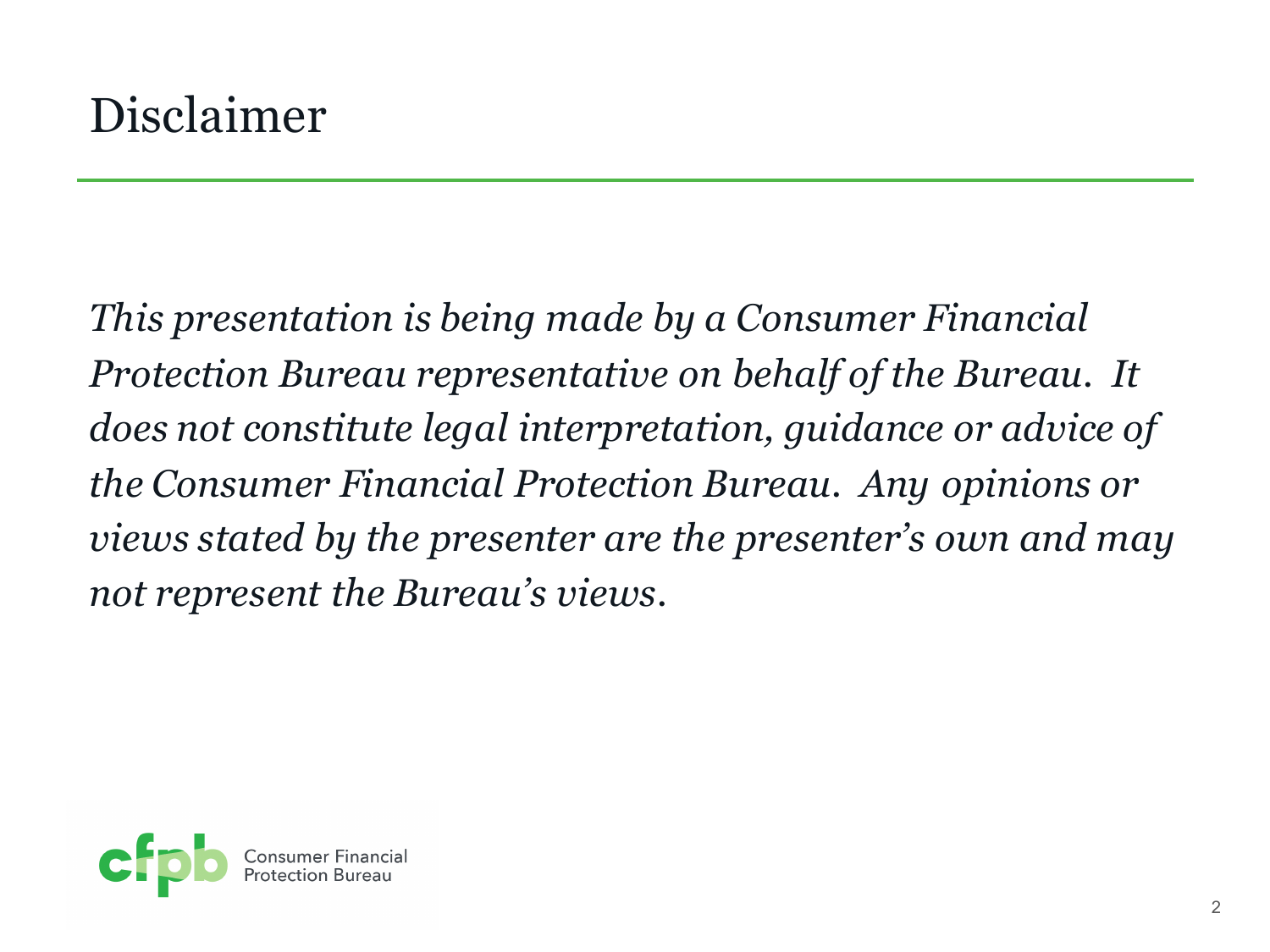# Today's Discussion

Who is the CFPB?

What is PSLF?

Temporary changes to PSLF: Limited Waiver **Opportunity** 

How do I qualify for PSLF Limited Waiver?

Additional Resources

Wrap Up



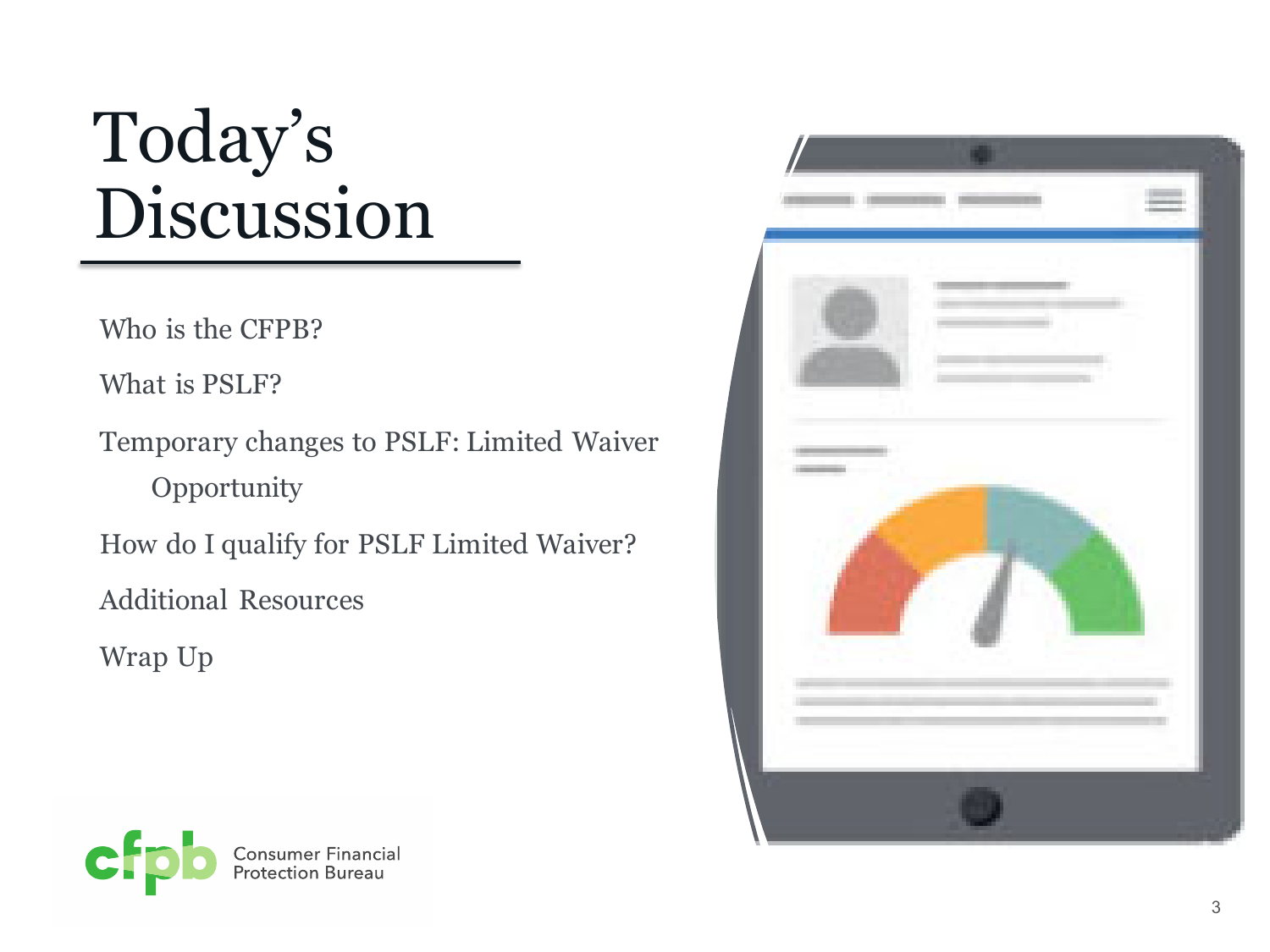The Consumer Financial Protection Bureau (CFPB) is a 21st century agency that helps consumer finance markets work by making rules more effective, by consistently and fairly enforcing those rules, and by empowering consumers to take more control over their economic lives.

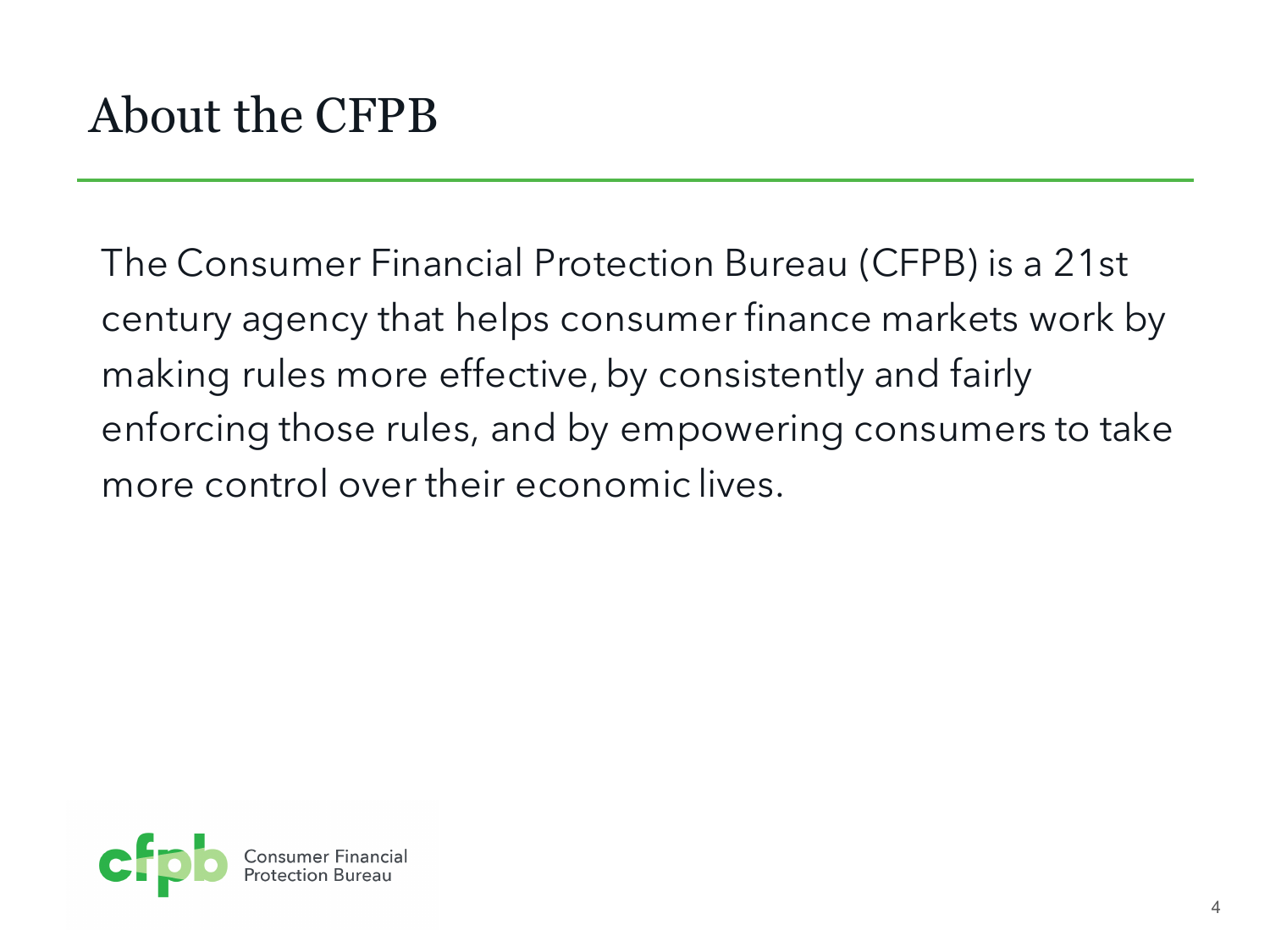### Consumer education seeks to prevent harm

We serve the general public and focus on special populations:

- Servicemembers, veterans, and their families
- Older Americans, their families and caregivers
- Traditionally underserved and economically vulnerable consumers
- **Students and young consumers:** Educate and engage students to help students navigate financial products and services and avoid student loan default or other negative financial events

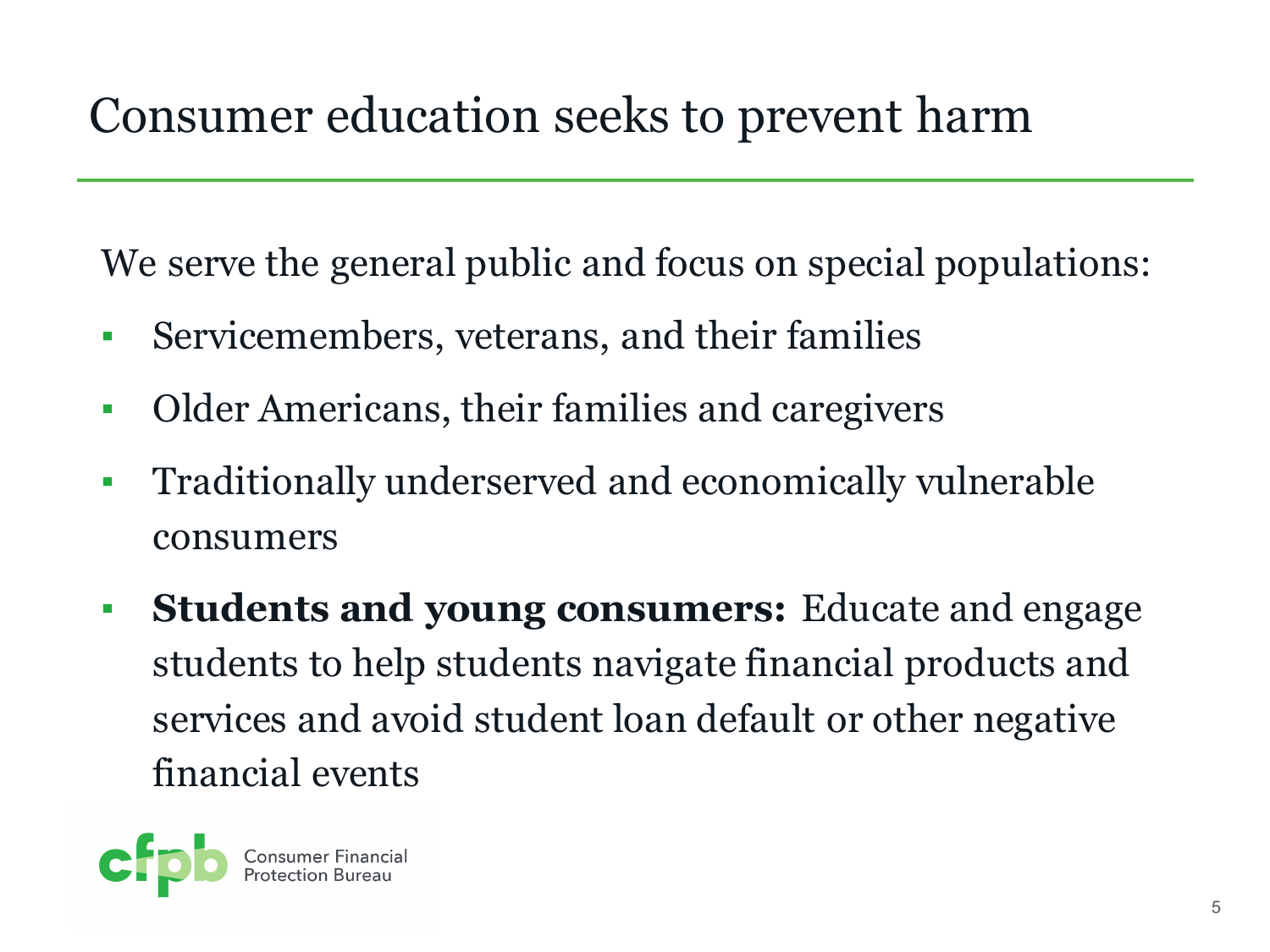#### Why was Public Service Loan Forgiveness (PSLF) established?

- The program is intended to encourage individuals to pursue public service careers
	- <sup>◻</sup> Certain borrowers who work in public service are likely to face substantial financial hardship, and may be unable to repay their loans over the standard 10-year period
- Designed to ensure public service workers could satisfy their student debt over the standard period of time

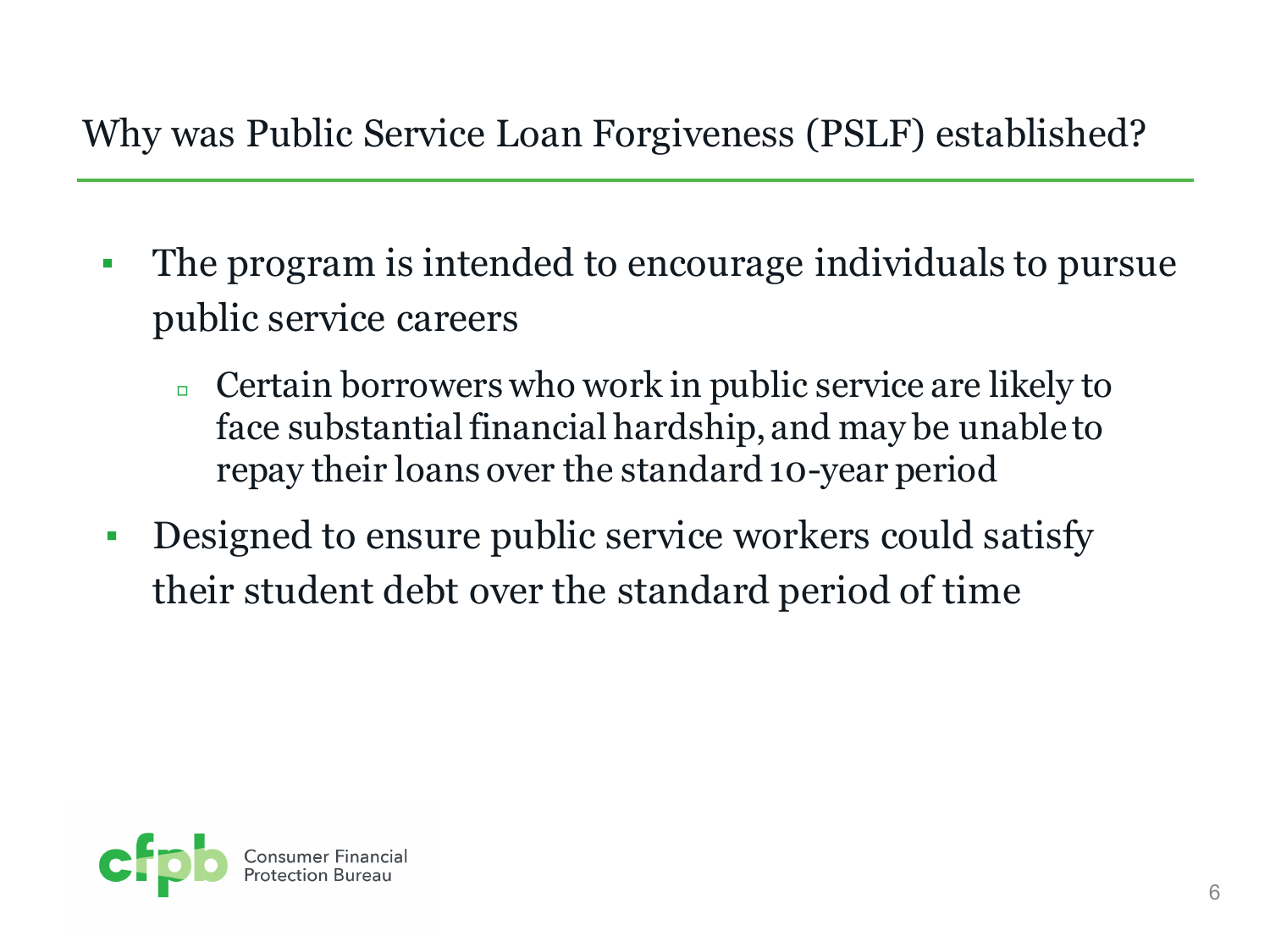# What is PSLF?

It's a federal program that offers loan forgiveness for borrowers who:

- Make 120 qualifying monthly payments;
- While working full-time for an eligible public service employer or non-profit organization; and
- Complete the application process.

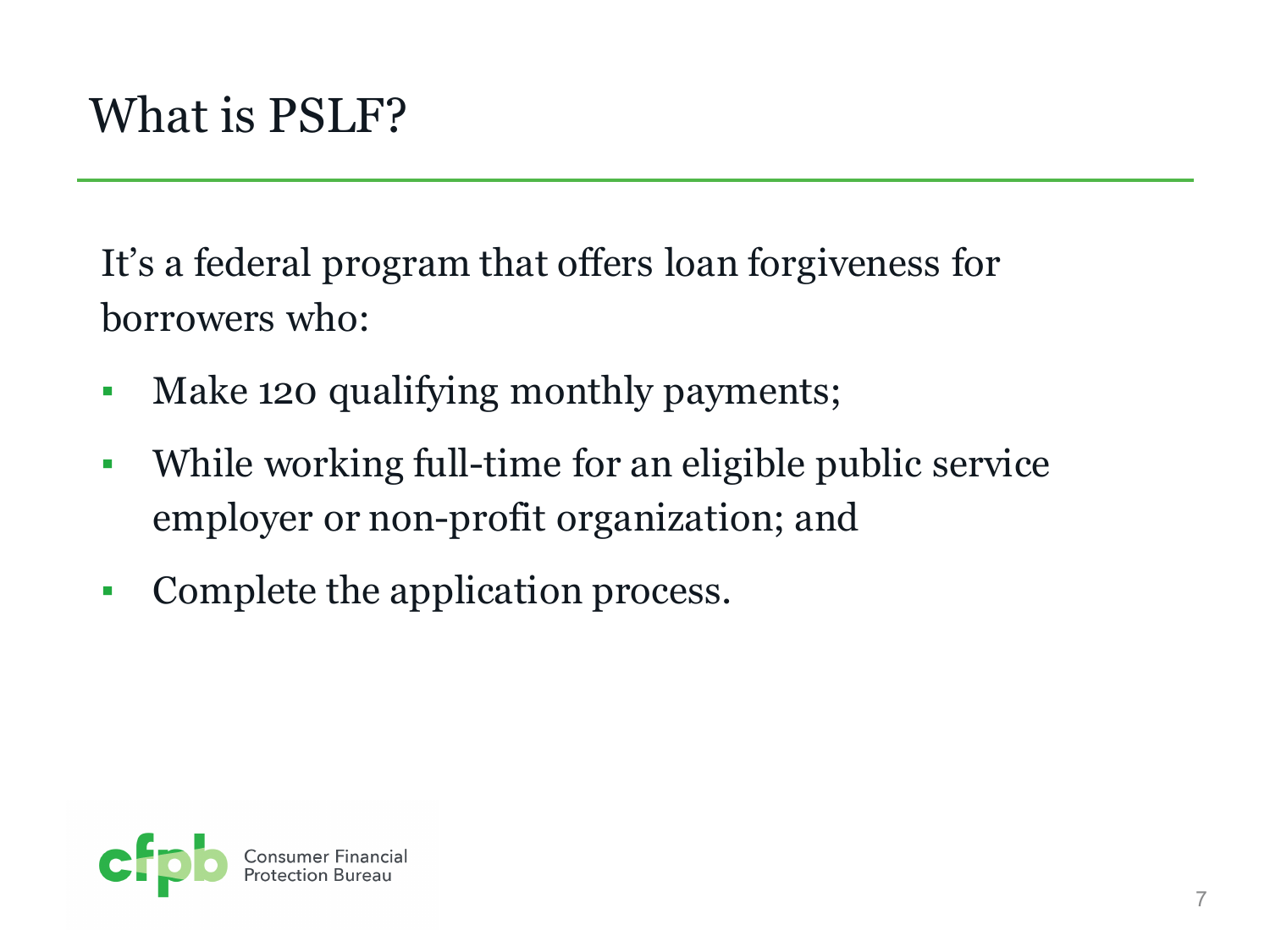### Temporary changes to PSLF: Limited Waiver

- On Oct. 6, 2021, the U.S. Department of Education announced a change to PSLF program rules for a limited time.
- **Through October 31, 2022**, you may now receive credit for past payments that would not otherwise qualify for PSLF.
- You must act before October 31, 2022, to receive credit, even if you will not have made 120 payment by October 31, 2022.



*Note: Generally, Parent PLUS loans do not qualify for the limited waiver. Contact your servicer to learn about your options.*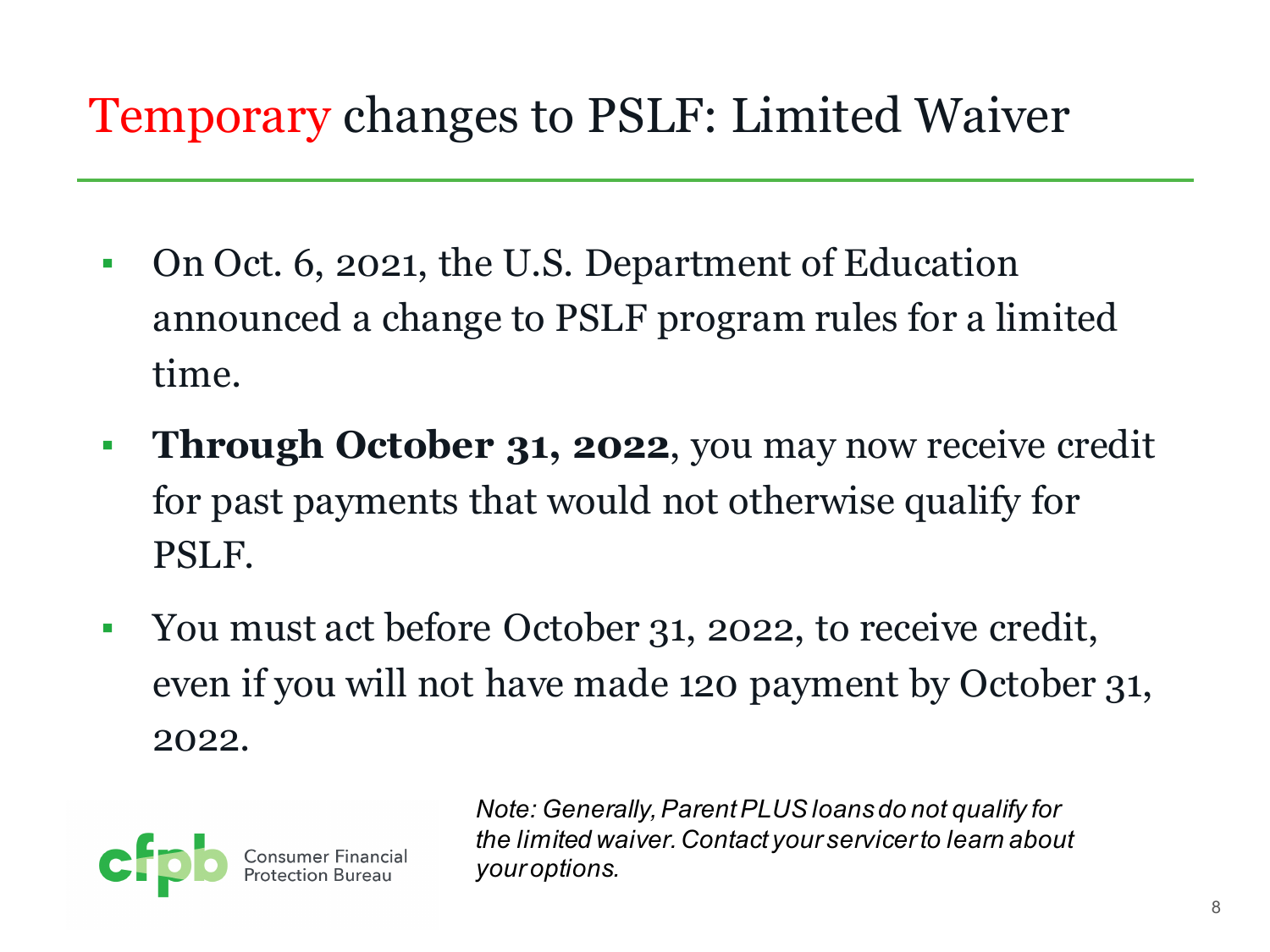# PSLF Limited Waiver

Under the limited waiver:

- Any prior payment will count as a qualifying payment
	- <sup>◻</sup> Does not matter the type of loan, repayment plan, or whether the payment was made in full or on-time
- You can receive forgiveness even if you are not working at a qualifying employer at the time of application and forgiveness.
- This is a limited time opportunity and it expires Oct. 31, 2022.
- Next steps depend on what type of loans you have. Any next steps must be taken by the deadline to take advantage of this limited opportunity.
	- <sup>◻</sup> *Tip: Find out what type of loans you have through studentaid.gov*

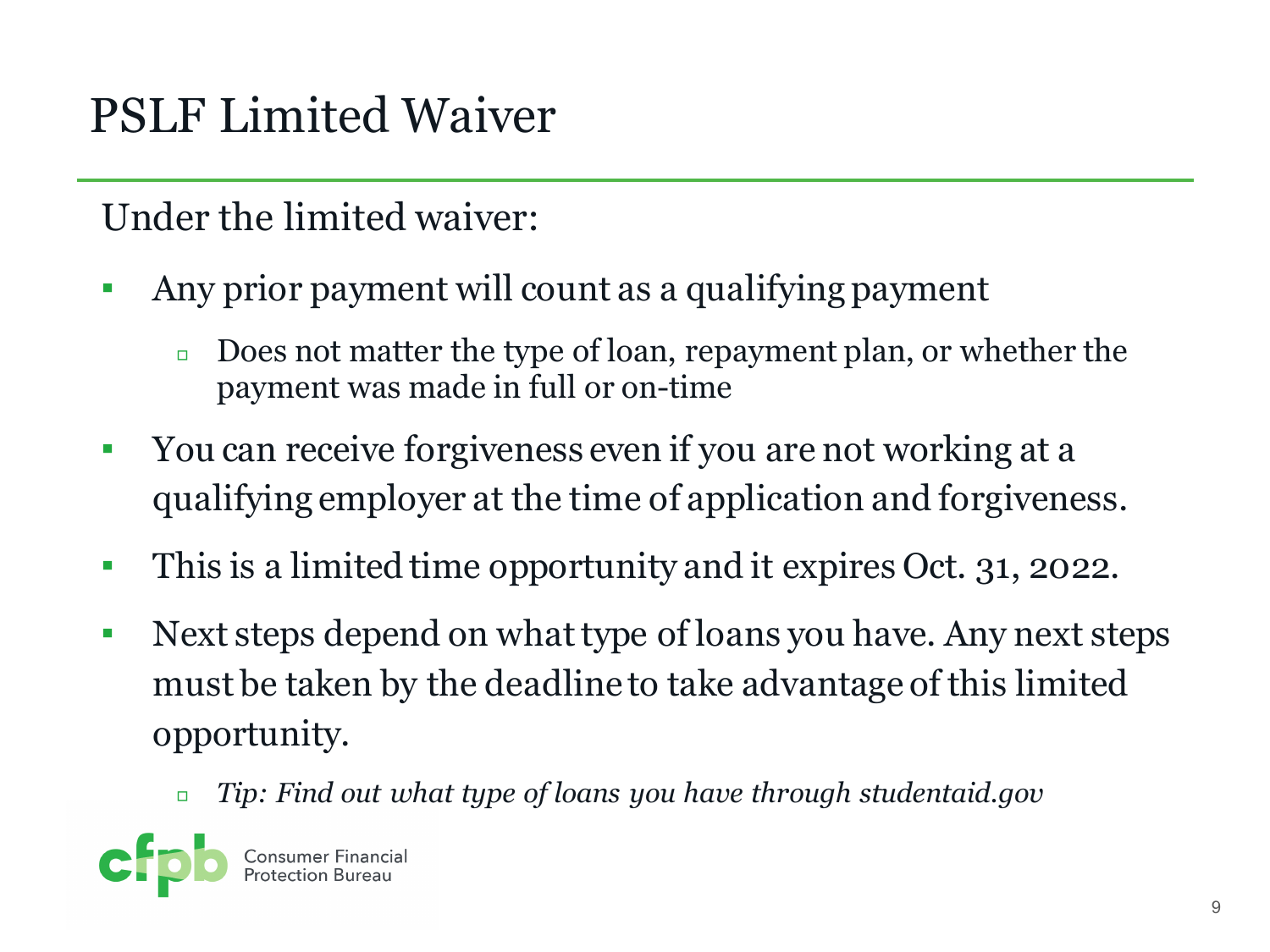To be eligible for the Waiver, you must work or have worked in a qualifying job.

You must work full-time for a qualified employer when making your qualifying payments

It matters where you work, not what you do!

#### **Full-time**

 May include multiple qualifying part-time jobs averaging 30+ hrs./week

#### **Qualifying Employers**

- Federal, state, tribal, local gov't
- □ Military service
- □ Certain non-profits, including 501(c)(3) or if your employer provides certain types of qualifying public services

10

าancial Tip: You can also visit <u>www.studentaid.gov/pslf</u>, to help you find out if you work for a qualifying employer.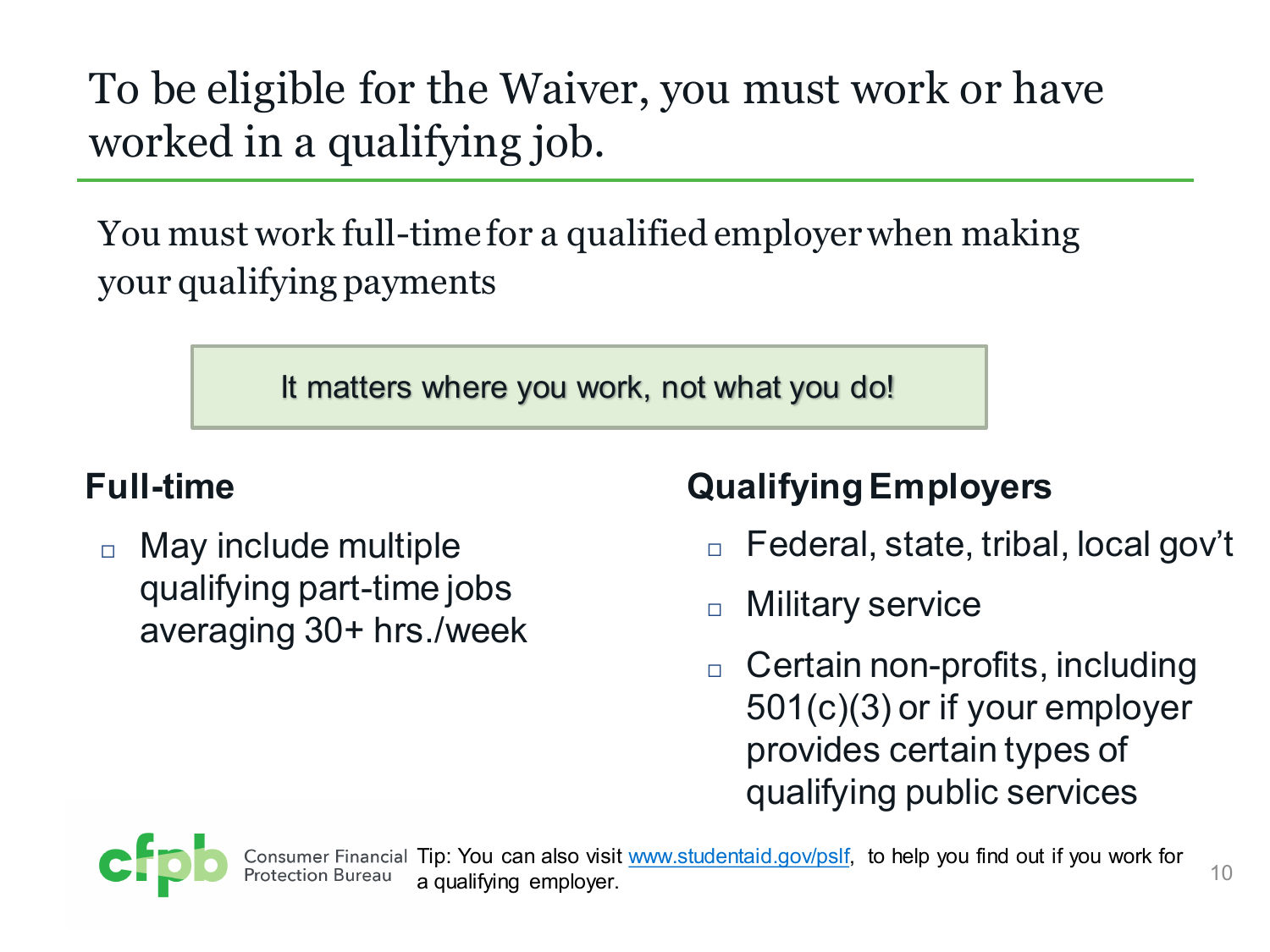### Make sure your payments count

All payments made after Oct. 1, 2007, count if you apply for the limited waiver by October 31, 2022. They do NOT have to be consecutive.

Check your payment tally at [www.studentaid.gov/pslf!](http://www.studentaid.gov/pslf)

#### **Keep proof of payment**

- Email or PDF confirmation received when you make a payment
- □ Monthly statements

#### **Call if your count is different**

- $\Box$  Reach out to your servicer if the official tally doesn't match your count
- You can also submit a complaint to the CFPB at [consumerfinance.gov/complaint](http://www.consumerfinance.gov/complaint)

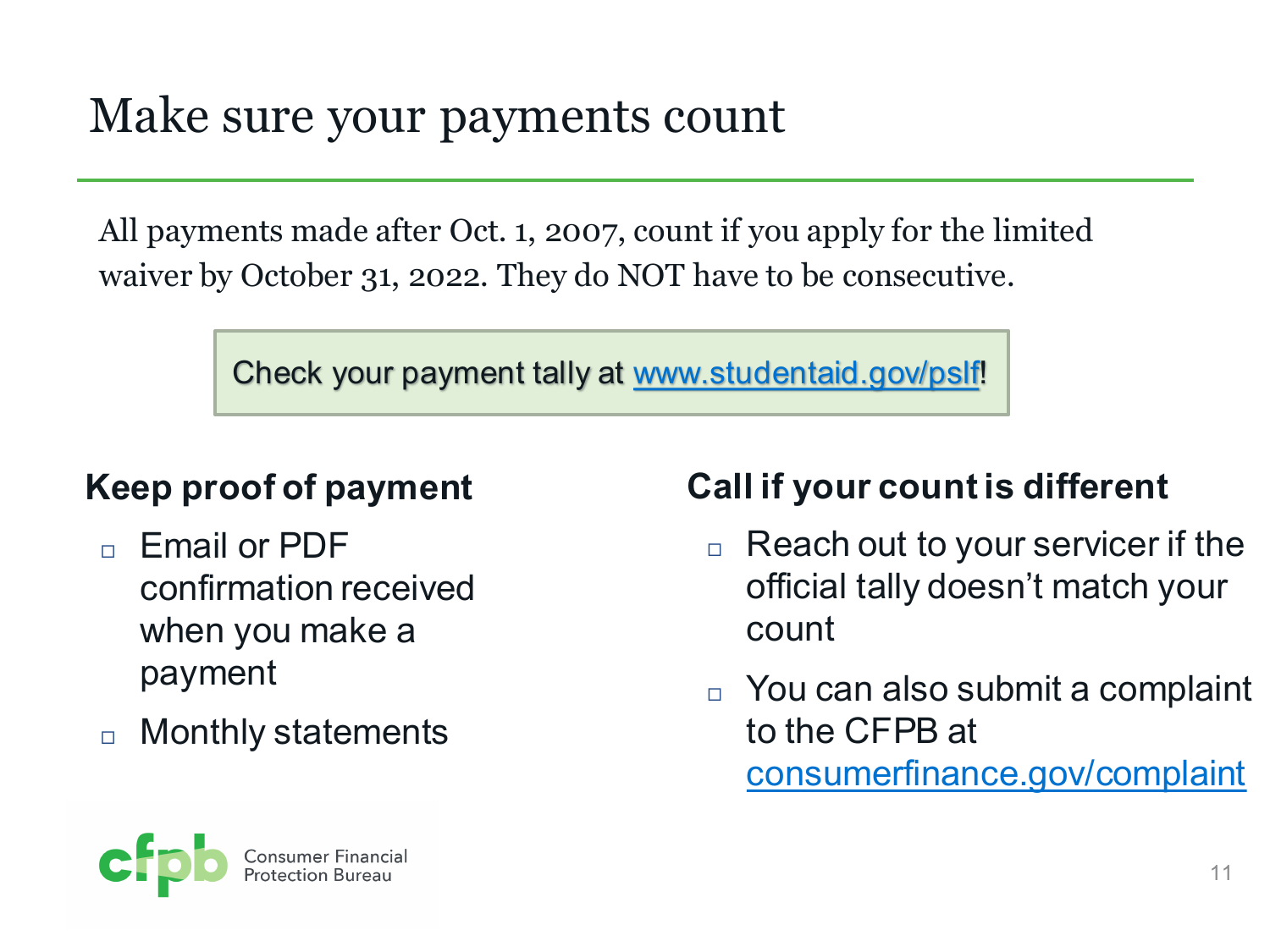## How do I qualify if I have Direct Loans?

#### **Already submitted a PSLF form?**

**•** If you have previously submitted a PSLF form for all your qualifying employment, set a reminder to submit an updated PSLF form each year to verify that you are still on track

#### **Need to fill out a PSLF form?**

- If you have NOT completed a PSLF form, to go <https://studentaid.gov/pslf/> to fill out the form
- If you have multiple periods of qualifying employment, fill out a PSLF form for each qualifying employer
- $\blacksquare$  Submit the form(s) by Oct. 31, 2022, to receive credit for past payments towards PSLF

*Note: Generally, Parent PLUS loans do not qualify for the limited waiver. Contact your servicer to learn about your options.*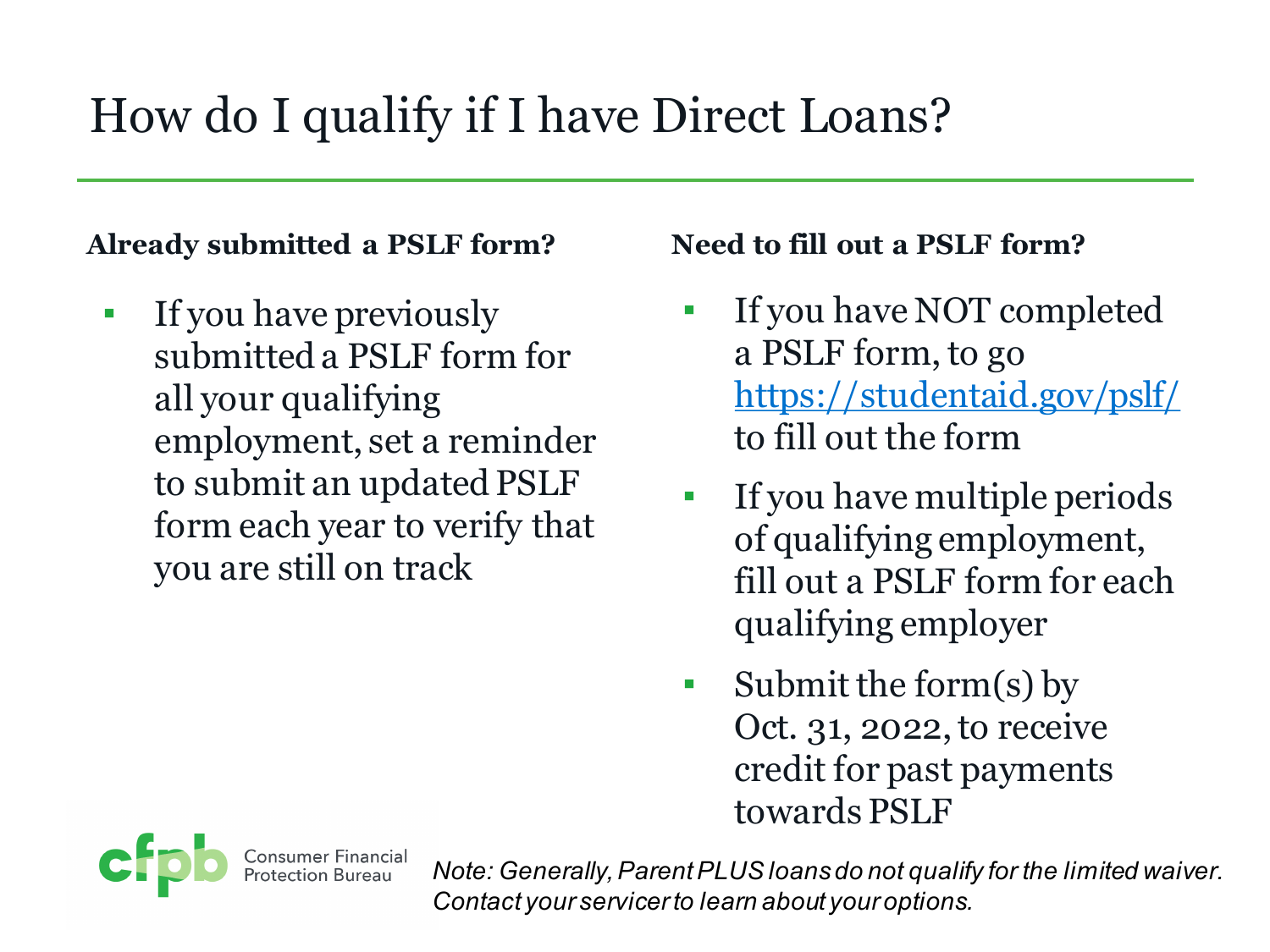# How do I qualify if I have other Federal loans?

- If you have at least one FFEL Program loan, Perkins Loan, or other federal student loans, request to **consolidate your loans** to receive credit towards loan forgiveness for those loans by Oct. 31, 2022.
	- <sup>◻</sup> Consolidation Application available here: <https://studentaid.gov/app/launchConsolidation.action>
- You must submit a Direct Consolidation Loan application by Oct. 31, 2022, to receive credit for past payments through this waiver.
- **Use the PSLF Help Tool at<https://studentaid.gov/pslf/> to** fill out the form and submit by Oct. 31, 2022.

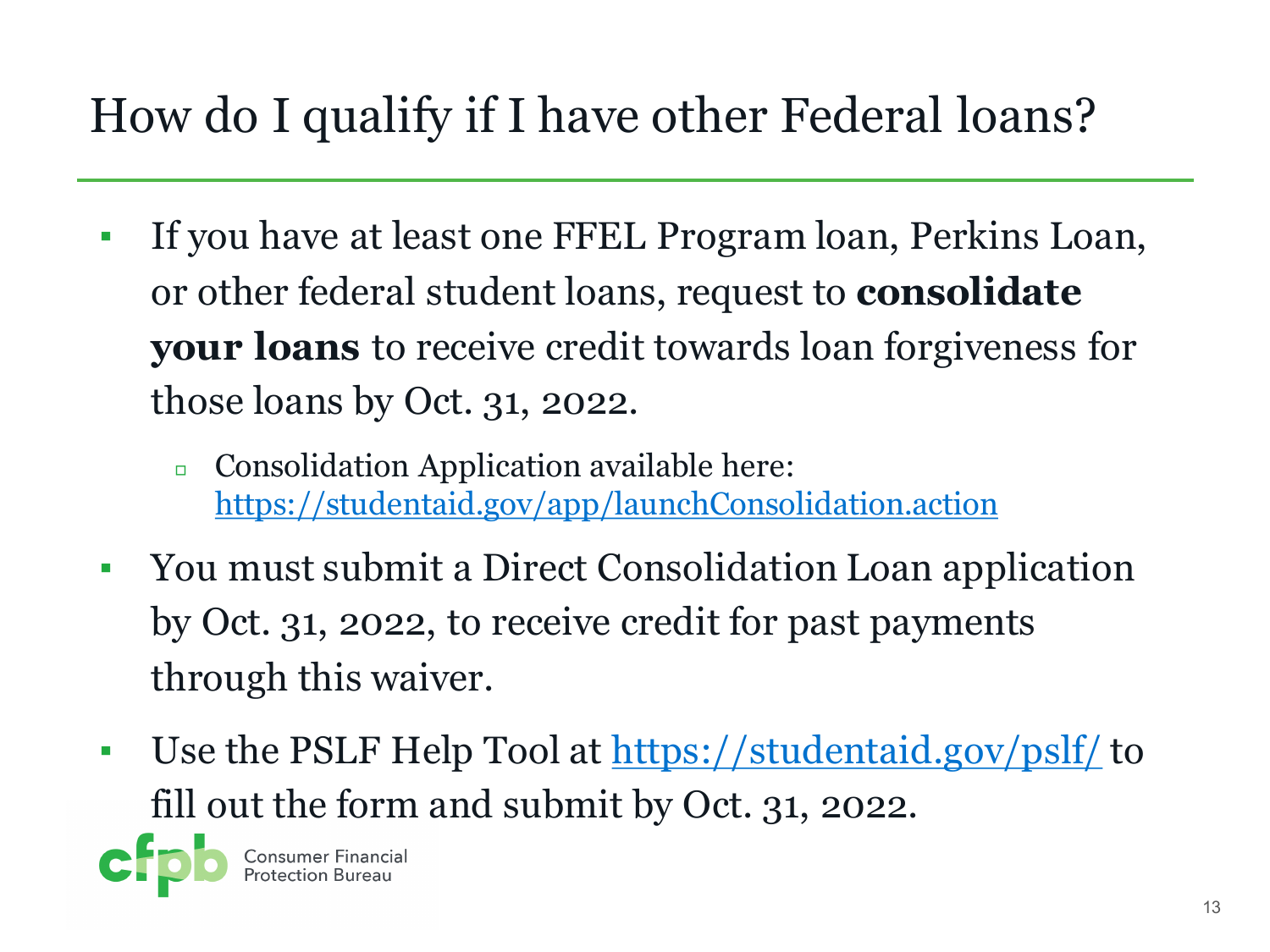# Want to learn more? Check out our guides

Tailored guides for:

- Public service employees,
- Servicemembers and Veterans
- Peace Corps volunteers
- **EXECUTE:** AmeriCorps members
- **First responders, and**
- Teachers

#### Public service loan forgiveness

Public service organizations can help student loan borrowers who are serving their communities but may be struggling to pay their loans. We have tools and resources to help you navigate through the public service loan forgiveness process.

Guides for public service employees

Share these guides with your employees. We also have tips for your employees to make sure they are on track for loan forgiveness.

| <b>DESCRIPTION</b>                                                                                                                    | <b>ACTIONS</b> |
|---------------------------------------------------------------------------------------------------------------------------------------|----------------|
| Servicemembers                                                                                                                        | Download PDF D |
| <b>Peace Corps volunteers</b>                                                                                                         | Download PDF D |
| AmeriCorps volunteers                                                                                                                 | Download PDF D |
| <b>First responders</b><br>Includes firefighters, police officers, nurses, and other emergency service<br>employees.                  | Download PDF D |
| <b>Teachers</b>                                                                                                                       | Download PDF D |
| Other public service employees<br>Includes employees of any state, local, or tribal government, and of certain<br>nonprofit agencies. | Download PDF D |

#### [www.consumerfinance.gov/consumer-tools/educator-tools/students/loan-forgiveness/](http://www.consumerfinance.gov/consumer-tools/educator-tools/students/loan-forgiveness/)

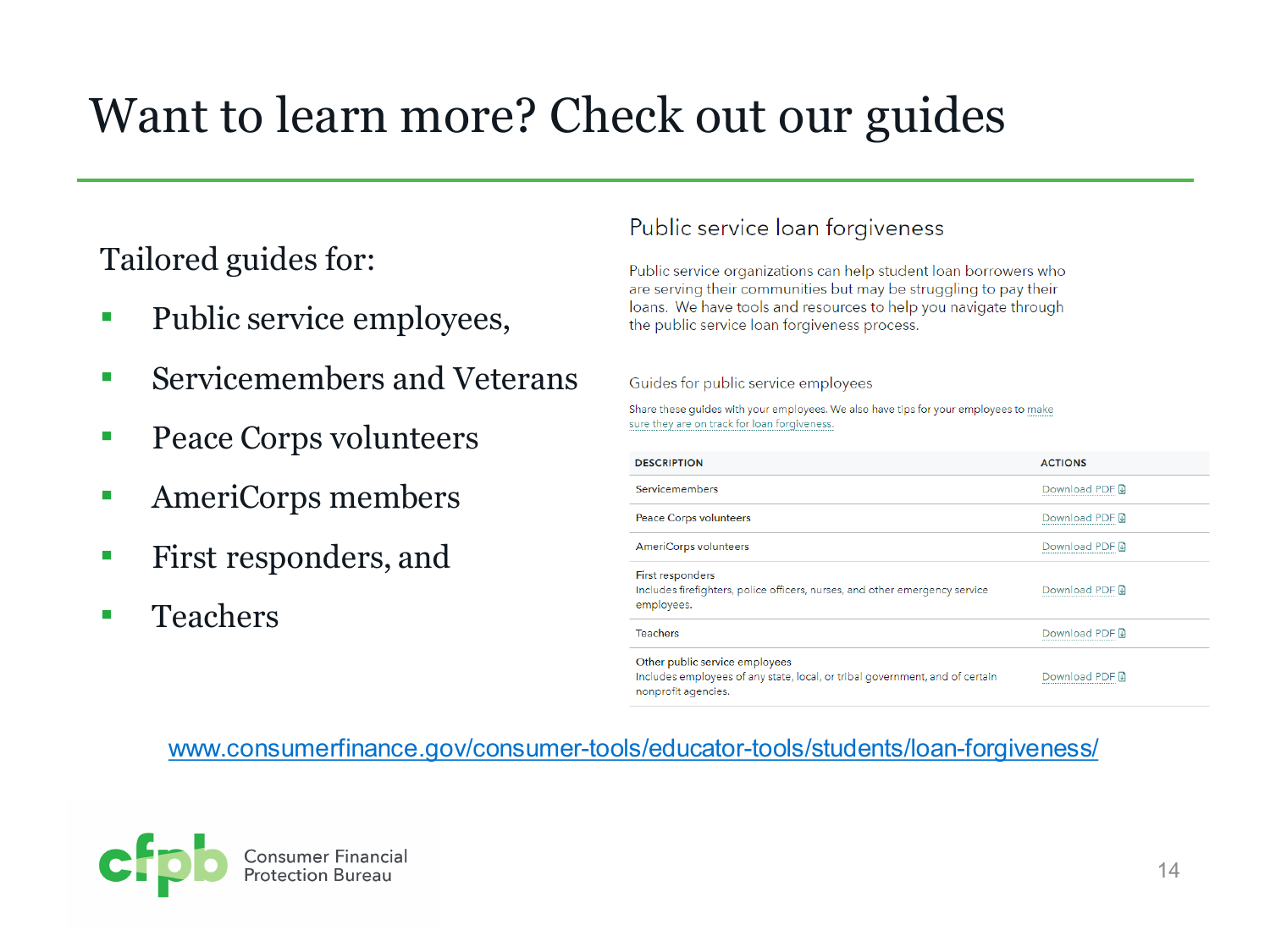# Resources for additional help

- Visit Department of Education's FAQs on the PSLF Limited Waiver at <https://studentaid.gov/announcements-events/pslf-limited-waiver>
- Use the Department of Education's PSLF Help tool at<https://studentaid.gov/pslf/>
- Want to consolidate your loans? Visit the Department of Education's application at <https://studentaid.gov/app/launchConsolidation.action>
- Need additional help? Contact your student loan servicer for additional questions.
- Run into a problem?
	- ◻ [Contact the FSA Ombudsman Group: https://studentaid.gov/feedback](https://studentaid.gov/feedback-ombudsman/disputes/prepare)ombudsman/disputes/prepare
	- ◻ Submit a complaint to the CFPB: [www.consumerfinance.gov/complaint](http://www.consumerfinance.gov/complaint)

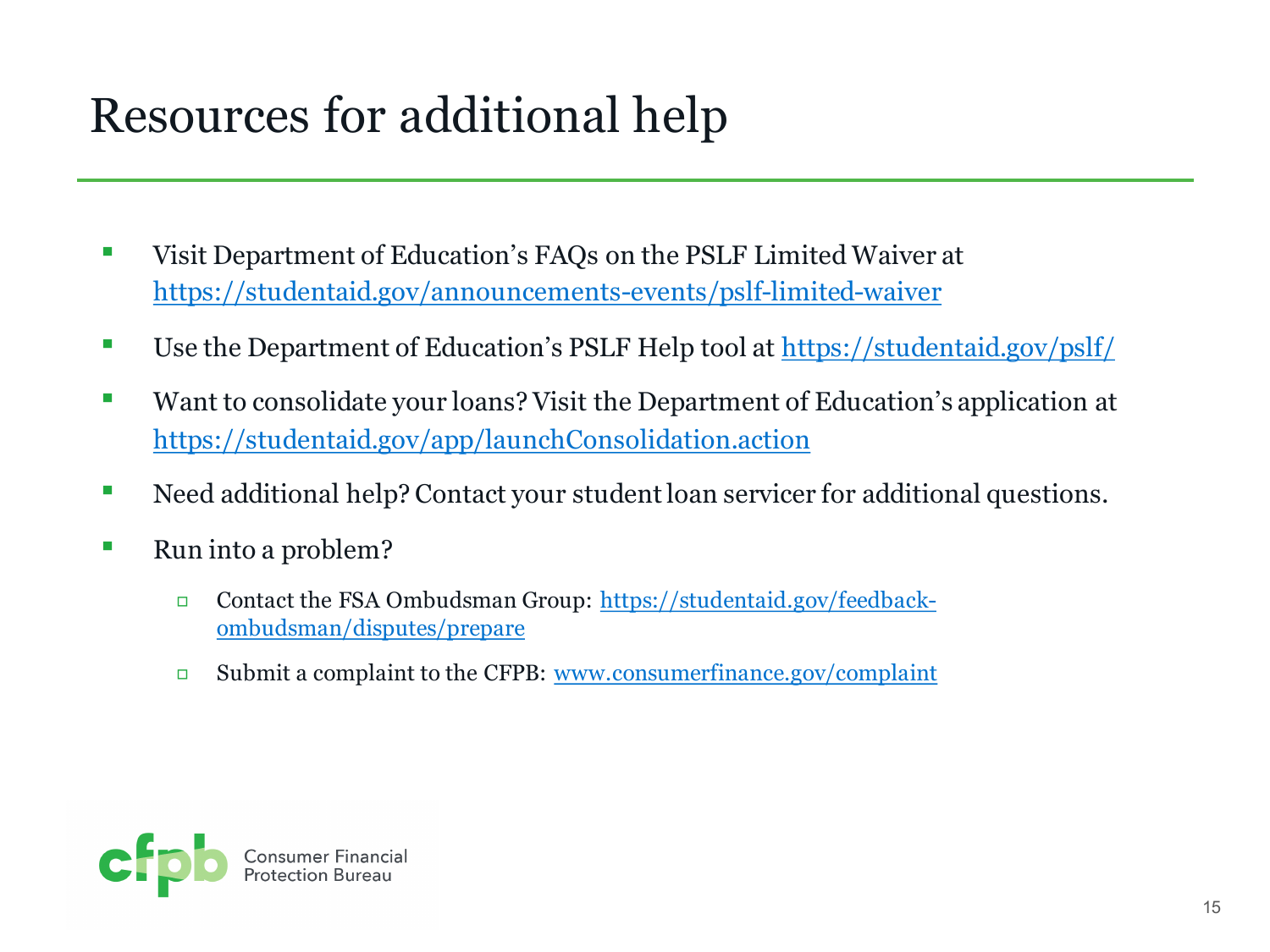### A new resource for student loan borrowers

#### **Financial inTuition Podcast**

Learn tips and strategies on how to make more informed financial decisions around managing money, saving and paying for higher education, and repaying student loan debt.



[https://www.consumerfinance.gov/practitioner](https://www.consumerfinance.gov/practitioner-resources/students/financial-intuition/)resources/students/financial-intuition/